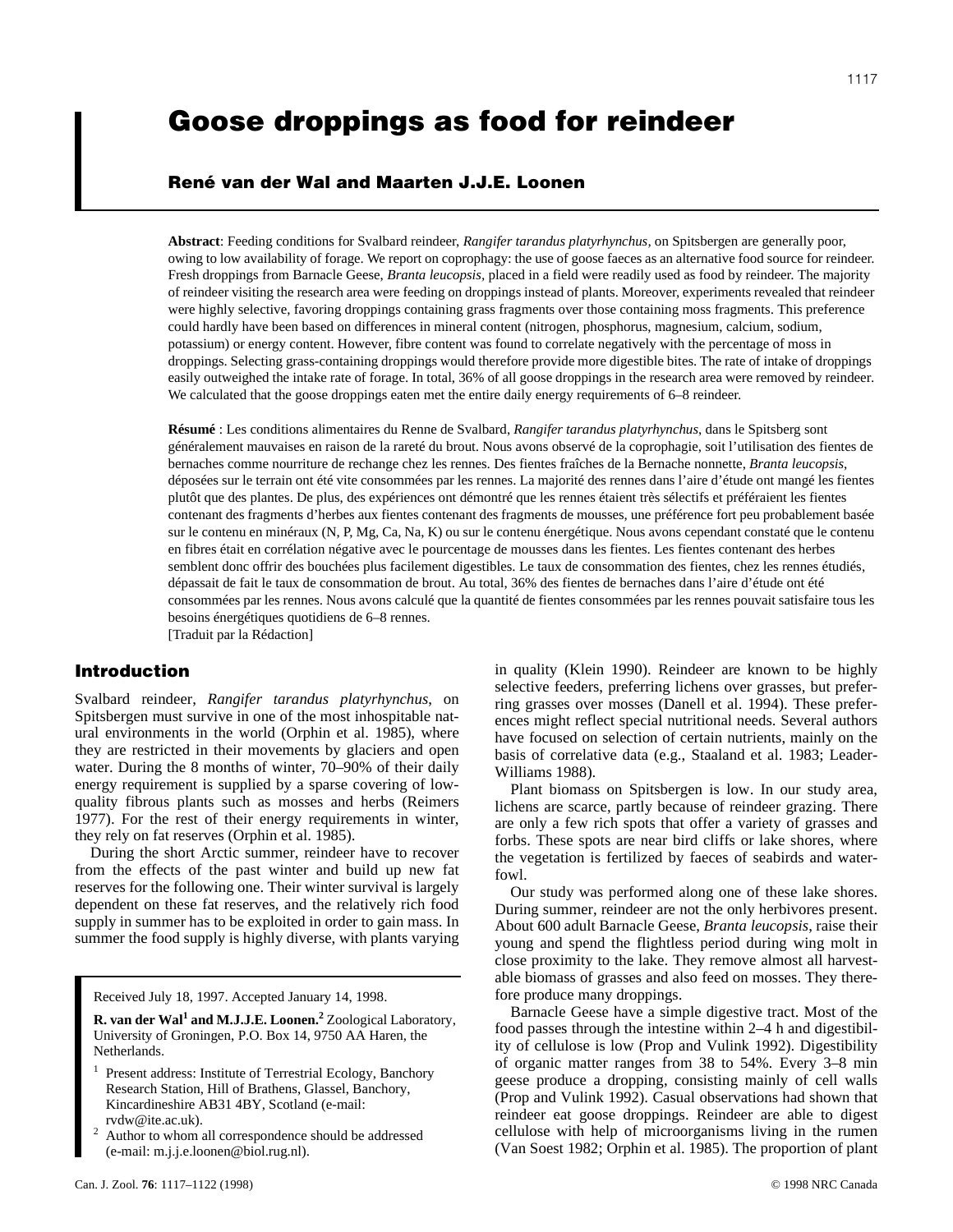**Table 1.** Time periods during which droppings placed for reindeer disappeared.

|                               | No. of cases |
|-------------------------------|--------------|
| Droppings disappeared within: |              |
| 2 days                        |              |
| 3 days                        |              |
| 4 days                        |              |
| 5 days                        |              |
| Total no. disappeared         |              |

**Note:** When droppings disappeared from a plot, a maximum of 4 out of the 25 droppings initially placed there were still present. In total, 14 plots with droppings were established.

organic matter that they digest ranges from 74 to 87%, far higher than in geese (Aagnes et al. 1996).

In our study area, where the food supply for reindeer was low because of high goose grazing pressure, we report on the use of goose droppings as an alternative food source for Svalbard reindeer. Fresh goose droppings were placed in a field to see whether reindeer would accept them as food. At the end of previous summers, an accumulation of droppings containing moss fragments was observed along the lake shore. Selective removal of grass-containing droppings by reindeer was tested with droppings containing either grass or moss fragments. Several nutritional parameters of droppings and forage plants were compared.

## **Site description**

The experiments were performed in Ny-Ålesund, Spitsbergen  $(79°56'N, 11°57'E)$ . This research village with about 100 summer inhabitants has become an important foraging area for Barnacle Geese. The vegetated areas in the village are dominated by tussocks of *Deschampsia alpina*. Geese grazing in these dry areas focused on *Poa arctica* growing between these tussocks. The wet areas are covered by a dense carpet of mosses (mainly *Calliergon richardsonii*) with a low cover of grasses (*Poa* sp.). Outside the village a typical dry Arctic tundra vegetation is found, with *Dryas octopetala*, *Salix polaris*, and *Saxifraga oppositifolia*. *Sanionia unicata* is the most common moss species in these dry areas.

The local goose population increased from 13 nesting pairs in 1985 to 255 in 1993 (Loonen et al. 1997). After hatch, parents took their young to the village and surrounding area, where they grazed for about 1½ months. All geese started to feed in early July on grasses protruding from the moss carpet around the shore of Lake Solvatnet. When grasses on the lake shores became depleted over time, goose families switched to drier areas in the village in search of grasses. A flock of 150 nonbreeders and failed breeders continued feeding on mosses along the lake shore. Over the 24-h daylight period, geese alternated feeding with resting (Prop et al. 1980). Goose families usually returned to the lake shore to rest, where defecation continued. As a consequence, lake shores were covered with droppings. Moss-containing droppings (hereafter moss droppings) originated from failed breeders or nonbreeders,

**Table 2.** Numbers of droppings containing either grass or moss fragments eaten by reindeer.

|                                           | No. of moss<br>droppings | No. of grass<br>droppings |
|-------------------------------------------|--------------------------|---------------------------|
| 26 July                                   | $\theta$                 | 43                        |
| 31 July                                   | $\theta$                 | $23^{\circ}$              |
| 31 July                                   | 0                        | 41                        |
| $8$ Aug.                                  | $\theta$                 | 47                        |
| Total no. disappeared<br>Total no. spread | 0<br>200                 | 154<br>200                |

**Note:** On each day, two squares with 25 moss droppings each and two with 25 grass droppings each were spread in the field in a  $1-m^2$  matrix.

*a* Grass droppings in only one of the two squares were eaten; the other square was untouched.

while grass-containing droppings (hereafter grass droppings) were brought in by families. In the dry areas, droppings originated from goose families and contained mainly grasses.

In 1978, fifteen reindeer were introduced on Brøggerhalvøya, the peninsula on which Ny-Ålesund is situated (Mehlum 1990). The area is enclosed by glaciers, and the unhunted population of reindeer increased to 360 individuals in 1993 (N. Øritsland, personal communication). Male reindeer visited the village and fringes of the lake mostly at night or in the early morning. The geese were also most active at that time, while human activity was low. At any given moment, up to 10 male reindeer could be observed in the village.

## **Methods**

Two small-scale experiments were performed in July and August 1993. In the first experiment we spread 25 fresh goose droppings in squares of  $0.5 \times 0.5$  m after removing old droppings. The fresh droppings were collected in grassy spots in the village and placed on sites that were used by geese. This experiment was repeated 14 times at different locations in the village. Over a period of 5 days we checked twice a day whether the goose droppings were still present or had disappeared. Every time a reindeer was observed in the village we recorded whether it was grazing or feeding on goose droppings.

In the second experiment, fresh goose droppings containing either moss or grass fragments were collected. Again 25 droppings of each type were spread in a  $2 \times 2$  matrix with an area of 1 m<sup>2</sup>, with the different types of droppings placed in adjacent parts of the matrix. This experiment was repeated 4 times; all plots were checked twice a day. From every sample we placed, a subsample was stored for later analysis. In the field, we had discriminated dropping types on the basis of color, grass droppings being far greener than moss droppings. However, some of the "grass droppings" contained rather large amounts of moss fragments and were therefore analyzed separately in the chemical analyses ("mixed droppings" in Table 3). We collected leaves of *P. arctica* and sampled the live upper parts of the most common moss species (*C. richardsonii*). Some samples were taken in the year before or after we carried out the dropping experiments. The plant material was sorted into live parts only. Plant material and droppings were dried at 70°C and subsequently ground to pass through a 0.5 mm mesh sieve in a Wiley Mill. We measured Kjeldahl nitrogen, phosphorus, calcium, magnesium, potassium, and sodium in both forage and droppings following standard procedures (Allen 1989). Energy content was determined using an adiabatic bomb calorimeter (Allen 1989); neutral detergent fibre (NDF) and acid detergent fibre (ADF) were measured following Van Soest (1982). We did not correct for sand in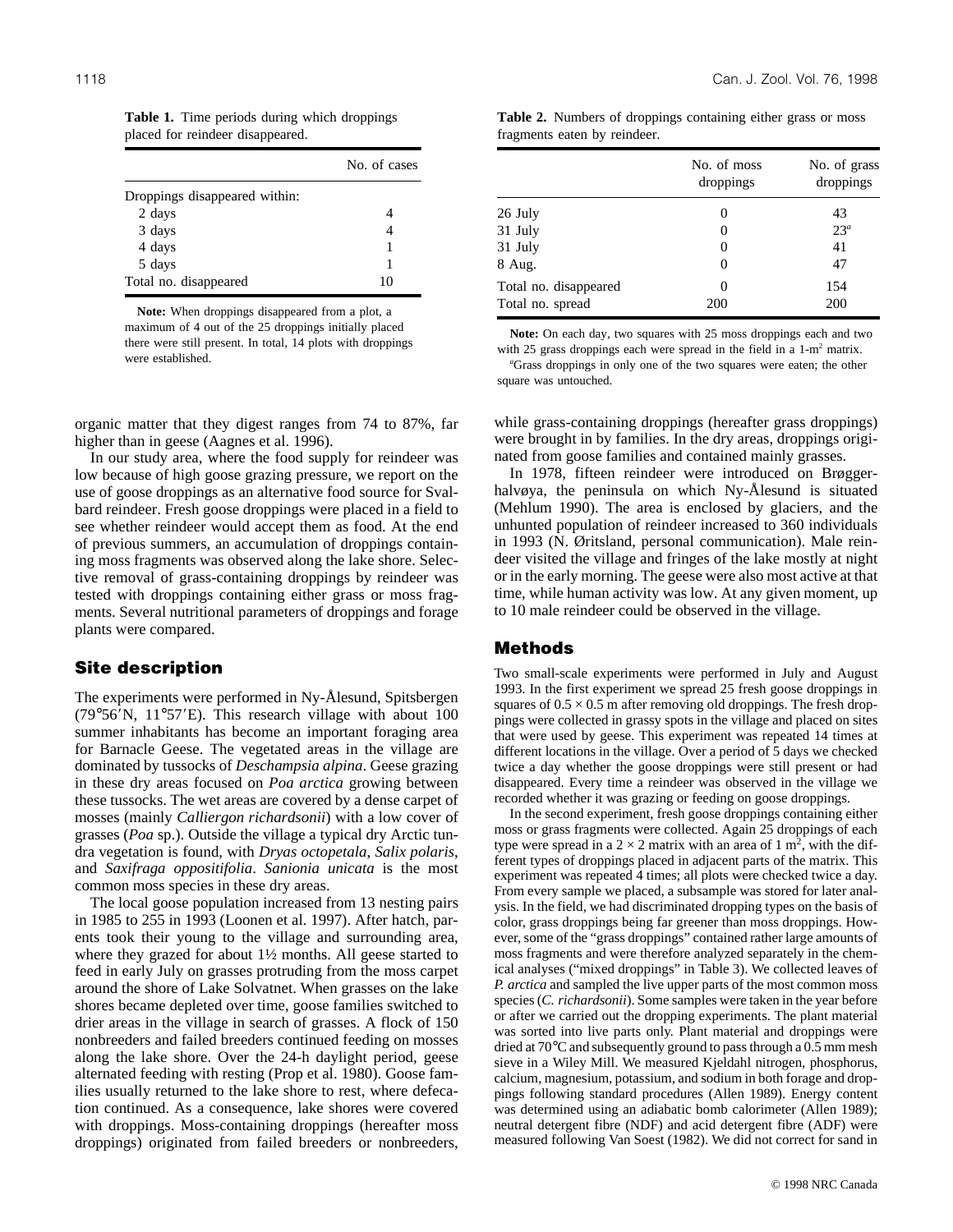**Table 3.** Chemical composition of plants and goose droppings.

|            | Grass          | <b>Mosses</b> | Grass droppings    | Mixed droppings | Moss droppings | Analysis            |
|------------|----------------|---------------|--------------------|-----------------|----------------|---------------------|
| N          | 27.1bc(7.9)    | 15.3a(2.4)    | 19.8ab(6.7)        | 30.1c(10.3)     | 21.5abc(2.0)   | One-way ANOVA       |
| P          | 94.5a(32.7)    | 67.5a(22.7)   | 74.9a(19.0)        | 108.9a(45.8)    | 117.1a(38.5)   | One-way ANOVA       |
| Mg         | 5.2a $(1.3)$   | 10.2bc(2.3)   | 8.2b(0.8)          | 10.5bc(0.5)     | 12.1c(1.0)     | One-way ANOVA       |
| Ca         | 10.0a(2.8)     | 19.5b(6.4)    | 20.4b(7.2)         | 19.3b(8.7)      | 22.8b(7.9)     | One-way ANOVA       |
| Na         | 0.32a(0.25)    | 0.87b(0.48)   | 0.27a(0.16)        | 0.82ab(0.55)    | 1.49c(0.32)    | One-way ANOVA       |
| $K_{\rm}$  | 11.8b(1.9)     | 8.5a(1.6)     | 17.5c(2.4)         | 19.3c(3.5)      | 12.1b(3.0)     | One-way ANOVA       |
| <b>NDF</b> | 47a(3)         | 72 $c(4)$     | 53 <i>ab</i> $(5)$ | 59 $b(8)$       | 75 $c(4)$      | One-way ANOVA       |
| ADF        | 19a(3)         | 42cd(4)       | 31b(4)             | 37bc(7)         | 47d(6)         | One-way ANOVA       |
| Energy     | $19.2^*a(0.2)$ | 17.3b(0.7)    | $16.3**b(0.5)$     | $15.0**b(0.4)$  | 15.7b(1.3)     | Kruskal–Wallis test |
| $%$ grass  |                |               | 84a(7)             | 49a(10)         | 2b(1)          | Kruskal–Wallis test |

**Note:** Concentrations are given in milligrams per gram dry mass and energy content is given in kilojoules per gram dry mass. Values followed by the same letter differ significantly between food items. Numbers in parentheses show the standard error. The percentage of grass fragments in droppings is also given.  $n = 5$  for grass and moss and  $n = 3$  for all types of droppings except where indicated by  $*(n = 6)$  and  $** (n = 2)$ .

**Fig. 1.** Relationship between percent NDF and the percentage of grass in droppings. NDF values for mosses (0% grass) and grasses (100%) are also given. The correlation coefficient was calculated on data for droppings only  $(r_s = -0.92; n = 9, P < 0.001)$ .



droppings, since it would also be ingested by reindeer. We determined plant composition microscopically for every dropping sample used in the above-described analyses.

In the statistical analyses, we used analysis of variance (ANOVA) with least square difference contrasts, since samples were small. Percentages were arcsine square root transformed. Data were transformed to satisfy the underlying assumptions of the tests used. If we could not meet the assumptions of ANOVA, a Kruskal–Wallis test was used instead.

## **Results**

In 10 out of 14 cases, the majority (86–100%) of droppings spread for reindeer in the plots disappeared, mostly within 3 days (Table 1). We observed a striking difference in the way reindeer foraged on either Arctic plants or goose droppings. When foraging on goose droppings, reindeer acted like a vacuum cleaner, swinging their head from side to side with the mouth held just above the ground. The reindeer walked at a slow but steady pace while swallowing the droppings. When they were grazing, distinct bites were taken with small tugs and no swinging movement of the head occurred.

Reindeer in the village foraged mainly on goose droppings instead of grasses or herbs. In 34 out of 48 cases, reindeer were recorded eating droppings (71%). In 8% of cases, grazing was combined with eating droppings. Only grazing was observed in the remaining 21% of cases.

We repeated a cafeteria experiment 4 times, in which reindeer could choose between fresh droppings containing either grass or moss. In all cases grass droppings were eaten, while moss droppings were refused (Table 2). On average, 77% of the grass droppings were removed, but none of the moss droppings. Droppings labelled "grass droppings" contained 66% grass fragments (range 39–91%), whereas in "moss droppings" only 2% grass fragments were found.

To understand the strong preference of reindeer for grass droppings over moss droppings, we examined several parameters (Table 3). Fibre content was measured as both NDF and ADF, the latter containing most fibre elements resistant to digestion. Analysis revealed that NDF decreased with increasing percentage of grass fragments in the droppings (Fig. 1;  $r_s = -0.92$ ;  $n = 9$ ,  $P < 0.001$ ). The same trend was observed for ADF in droppings  $(r_s = -0.73; n = 9, P < 0.01)$ . Both NDF and ADF are negatively correlated with food digestibility (van Soest 1982; Robbins 1993). Therefore, the high NDF and ADF contents in moss droppings indicate poor digestibility relative to grass droppings. Droppings containing almost all moss or grass fragments had NDF contents only slightly higher than the respective forage (Fig. 1). Therefore, no large difference in digestibility between goose droppings and plant material was expected.

Among minerals, magnesium and sodium contents decreased significantly with increasing percentage of grass in the droppings ( $r_s = -0.86$  and  $-0.91$ , respectively;  $n = 9$ ,  $P <$ 0.01), while a slight but significant increase in potassium content was found ( $r<sub>s</sub> = 0.66$ ;  $n = 9$ ,  $P < 0.05$ ). No such correlation was found for phosphorus or calcium content ( $r<sub>s</sub> = -0.49$ ) and  $-0.13$ , respectively;  $n = 9$ , ns). If reindeer selected their food in order to obtain specific minerals, only selection of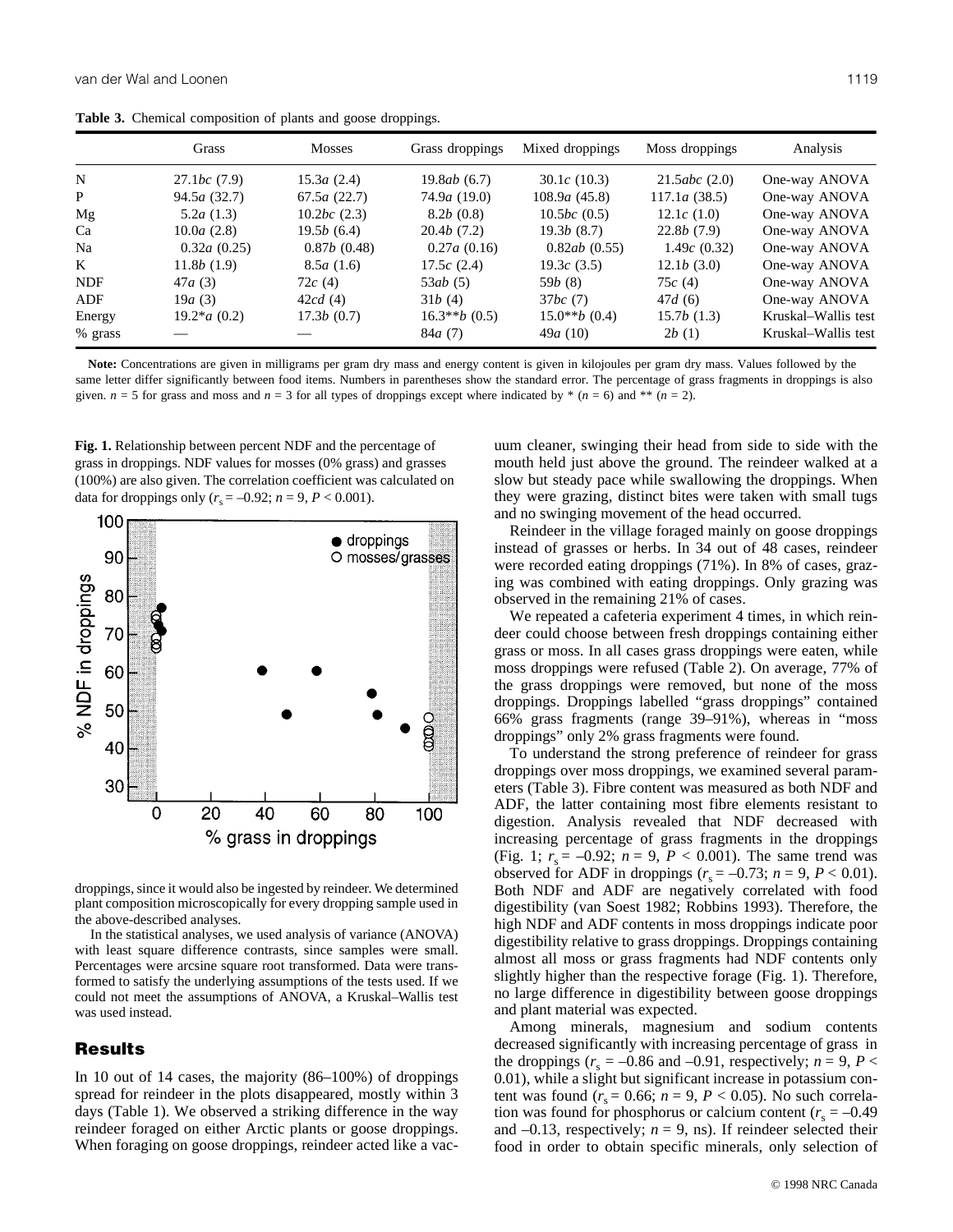

**Fig. 2.** A male reindeer chases young Barnacle Geese in order to consume the fresh pile of droppings produced while the geese were resting.

potassium or avoidance of magnesium and sodium could explain the observed preference for grass droppings over moss droppings.

No correlation was found between nitrogen or energy content and the amount of grass in droppings ( $r_s = 0.04$  and 0.26, respectively;  $n = 9$ , ns). Nitrogen content was highest in the mixed droppings, while energy content did not vary among dropping types (Table 3). Nitrogen and energy contents, therefore, do not explain the preference for grass droppings.

If reindeer prefer grass droppings over moss droppings because grass droppings contained less fibre, grasses should be preferred to grass droppings. Grasses contained the lowest amount of fibre. However, grasses were heavily grazed by Barnacle Geese and biomass was only  $7.8 \pm 1.4$  g dry mass  $\cdot$  m<sup>-2</sup> (average  $\pm$  SE of live biomass of vascular plants on 6 turves of  $10 \times 10$  cm). Mosses were still abundant in the areas where the geese grazed (88.6  $\pm$  24.9 g dry mass  $\cdot$  m<sup>-2</sup>). Mosses contained more fibre and sodium but less potassium than grass droppings. Earlier we showed that such a difference could explain the rejection of moss droppings by the reindeer. According to this argument, reindeer should prefer grass droppings over moss plants.

# **Discussion**

Goose droppings lack the well-known penetrating odor of, for instance, most carnivore faeces. Several herbivores have been reported to use goose droppings as a food source. Cattle, sheep, horses, and donkeys have all been observed eating goose droppings (Ingram 1933; Kear 1963; Rochard and Kear 1968; Marriott 1973; Summers and Grieve 1982). These observations come from several countries and the droppings were produced by several goose species. The present study is the first dealing with a wild herbivorous species eating goose droppings.

Why do these herbivores show this coprophagous behavior? It has been argued that in this way trace elements are more easily obtained (Kear 1963) or the diet is enriched by urea, which could facilitate the digestive process (Marriott 1973; Summers and Grieve 1982). Droppings consist of not only plant material but also microorganisms and uric acid (Prins 1977; Van Soest 1982). This could favor the use of droppings as a food source.

In the present study we have shown that chemical elements could play a role in explaining the preference of reindeer for grass droppings. Positive selection of potassium or avoidance of high concentrations of sodium and magnesium could result in a preference for grass droppings or grasses. We have not found any data in the literature that would be consistent with such selection by reindeer. Summers and Grieve (1982) suggested that eating droppings enhanced the intake of phosphorus, nitrogen, and energy. In our study, the levels of none of these explain the observed preference for grass droppings over moss droppings. However, fibre content was far lower in grass droppings than in moss droppings. Danell et al. (1994) showed that the food preference of reindeer was negatively correlated with ADF content. ADF content correlated negatively with digestibility, as has been found in many other studies of ruminants, hindgut fermenters, and geese (Van Soest 1982; Duncan 1992; Gadallah and Jefferies 1995).

In feeding trials with Svalbard reindeer, the low digestibility of mosses compared with grasses was demonstrated by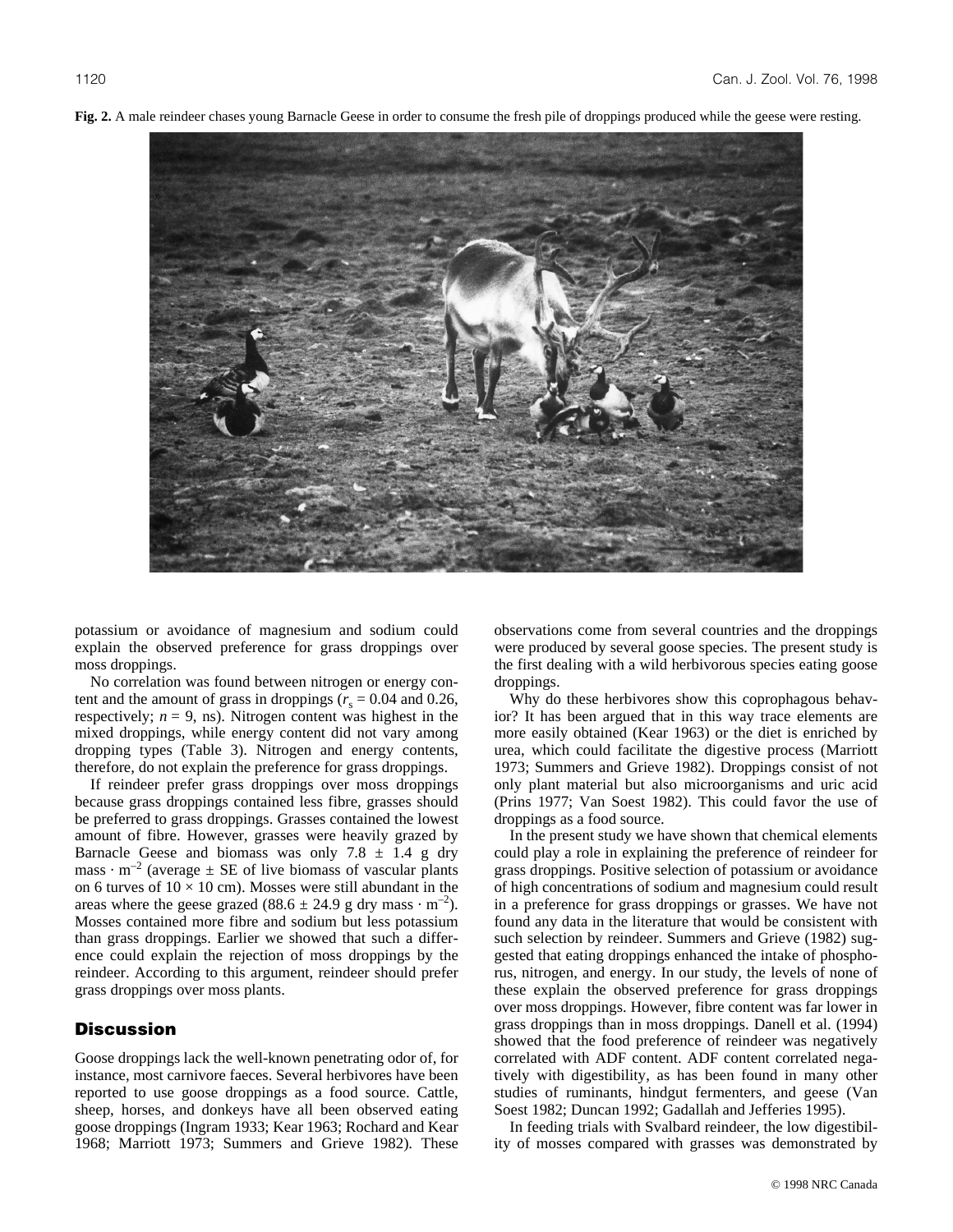Ekern and Kildemo (1978, cited in Prins 1982)<sup>3</sup>. The maximum net energy gain from the moss *Polytrichium alpinum* was only 0.3 kJ  $\cdot$  g<sup>-1</sup>, while the energy gain from the grass *Alopecurus alpinus* was 5.4 kJ  $\cdot$  g<sup>-1</sup>. If the difference between grass droppings and moss droppings is a reflection of the difference between grass and moss plants (Table 3), the net energy gain by reindeer feeding on grass droppings will be greater.

Not only does diet selection depend on nutrient content, but intake rate is also important (Hanley 1997). In our study area, forage availability is low, owing to intense goose grazing. Measurements on reindeer in the Canadian Arctic revealed that short-term food intake was  $4-5$  g dry matter  $\cdot$  min<sup>-1</sup> on grasses and vascular plants of low stature (Trudell and White 1981). When reindeer consume more than 5 droppings/min, this already equals the rate of intake of grasses. Although no data on intake rate were collected, based on our own observations we conclude that this would be fairly easy to do. Anecdotically, an Irish farmer observed an intake of 100 goose droppings/5 min by his cows (Ingram 1933). This record is close to the ad libitum maximum intake of 26.6 g  $\cdot$  min<sup>-1</sup> by Canadian reindeer fed hand-picked lichens (Trudell and White 1981).

The density of droppings in our research area was high. During regular periods of sleeping, the geese produced piles of 6–8 droppings (Fig. 2). Several times we observed reindeer chasing away the sleeping geese in order to eat the piles of droppings. In such a situation, eating droppings would pay in terms of dry matter and energy intake rates. Together with an accelerated dry matter intake, nutrient intake will also be enhanced.

Wallis-de-Vries (1996) observed frequent consumption of rabbit faeces by cattle feeding on heathland in the Netherlands. During winter, faecal pellet intake contributed 3.1% of the average dry matter intake. The nutritive value of rabbit faeces was not much higher than that of the average diet, but the rate of intake of faecal pellets was substantially higher than that of winter grasses. The faecal pellet intake rate dropped radically with the onset of grass growth in spring.

At the end of each season, the density of droppings around Lake Solvatnet is high. However, it would be even higher in the absence of reindeer. In 1992, the mean dropping density was about  $18/m^2$ . We calculated, on basis of plant production data, that in the absence of reindeer, the density should be around 28 droppings/m<sup>2</sup> (Loonen 1997); 36% of all droppings were therefore removed by reindeer. In dry grassy areas, where most "high-quality" droppings are found, an even larger proportion of droppings disappeared. As a rough estimate, about 6–8 reindeer could live on goose faeces during the 2-month period when geese are present (Appendix). Goose faeces, therefore, can contribute a significant amount of additional food for a small number of reindeer.

## **Acknowledgements**

We thank the Norwegian Polar Institute, Kings Bay Kull Compagnie A/S, and the Plancius Foundation for technical

and logistic support during fieldwork. Rudi Drent assisted during fieldwork and commented on the manuscript. Bert Venema, Nellie Eck, and Willem van Hal assisted during chemical analysis. Dick Visser prepared the figures and Nick Tyler provided an estimate for daily energy requirement of Svalbard reindeer. R.v.d.W. was supported by a VSB Bank travel grant.

## **References**

- Allen, S.E. 1989. Chemical analysis of ecological materials. 2nd ed. Blackwell Scientific Publishers, Oxford.
- Aagnes, T.H., Blix, A.S., and Mathiesen, S.D. 1996. Food intake, digestibility and rumen fermentation in reindeer fed baled timothy silage in summer and winter. J. Agric. Sci. **127**: 517–523.
- Danell, K., Utsi, P.M., Palo, R.T., and Eriksson, O. 1994. Food plant selection by reindeer during winter in relation to plant quality. Ecography, **17**: 153–158.
- Duncan, P. 1992. Horses and grasses: the nutritional ecology of equids and their impact on the Camargue. Springer-Verlag, New York.
- Gadallah, F.L., and Jefferies, R.L. 1995. Forage quality in brood rearing areas of the lesser snow goose and the growth of captive goslings. J. Appl. Ecol. **32**: 276–287.
- Hanley, T.A. 1997. A nutritional view of understanding and complexity in the problem of diet selection by deer (Cervidae). Oikos, **79**: 209–218.
- Ingram, C. 1933. Cattle feeding on goose droppings. Br. Birds, **26**: 309–310.
- Kear, J. 1963. The agricultural importance of wild goose droppings. Annual Report No. 14, Wildfowl Trust, Slimbridge, U.K. pp. 72–77.
- Klein, D.R. 1990. Variation in quality of caribou and reindeer forage plants associated with season, plant part, and phenology. Rangifer, **3**: 123–130.
- Leader-Williams, N. 1988. Reindeer on South Georgia: the ecology of an introduced population. Cambridge University Press, Cambridge.
- Loonen, M.J.J.E. 1997. Goose breeding ecology: overcoming successive hurdles to raise goslings. Ph.D. thesis, University of Groningen, the Netherlands.
- Loonen, M.J.J.E., Oosterbeek, K., and Drent, R.H. 1997. Variation in growth of young and adult size in Barnacle Geese *Branta leucopsis*: evidence for density dependence. Ardea, **85**: 177– 192.
- Marriott, R.W. 1973. The manurial effect of Cape Barren Goose droppings. Wildfowl, **24**: 131–133.
- Mehlum, F. 1990. The birds and mammals of Svalbard. Polarhåndbok No. 5, Norsk Polarinstitutt, Oslo.
- Orphin, C.G., Mathiesen, S.D., Greenwood, Y., and Blix, A.S. 1985. Seasonal changes in the ruminal microflora of the high-arctic Svalbard reindeer (*Rangifer tarandus platyrhynchus*). Appl. Environ. Microbiol. **50**: 144–151.
- Prins, H.H.Th. 1981. Why are mosses eaten in cold environments only? Oikos, **38**: 374–380.
- Prins, R.A. 1977. Biochemical activities of gut micro-organisms. *In* Microbial ecology of the gut. *Edited by* R.T.J. Clarke and T. Bauchop. Academic Press, London. pp. 73–183.
- Prop, J., Eerden, M.R. van, Daan, S., Drent, R.H., Tinbergen, J.M., and St. Joseph, A.M. 1980. Ecology of the Barnacle Goose (*Branta leucopsis*) during the breeding season: preliminary results from expeditions to Spitsbergen in 1977 and 1978. *In* Proceedings of the Norwegian–Netherlands Symposium on Svalbard, November 1978. *Edited by* A.G.F. van Holk, van H.K. s'Jacob, and E.H. Liefferink. Arctic Centre, University of Groningen, Groningen. pp. 50–112.

<sup>3</sup> K. Ekern and K. Kildemo. 1978. Svalbard-Reinens ernæring (*Rangifer tarandus platyrhynchus* Vrolik). Internal publication, Institutt Naturforvaltning/Zoologisk Institutt, Norges Landbrukhøgskole, Oslo.